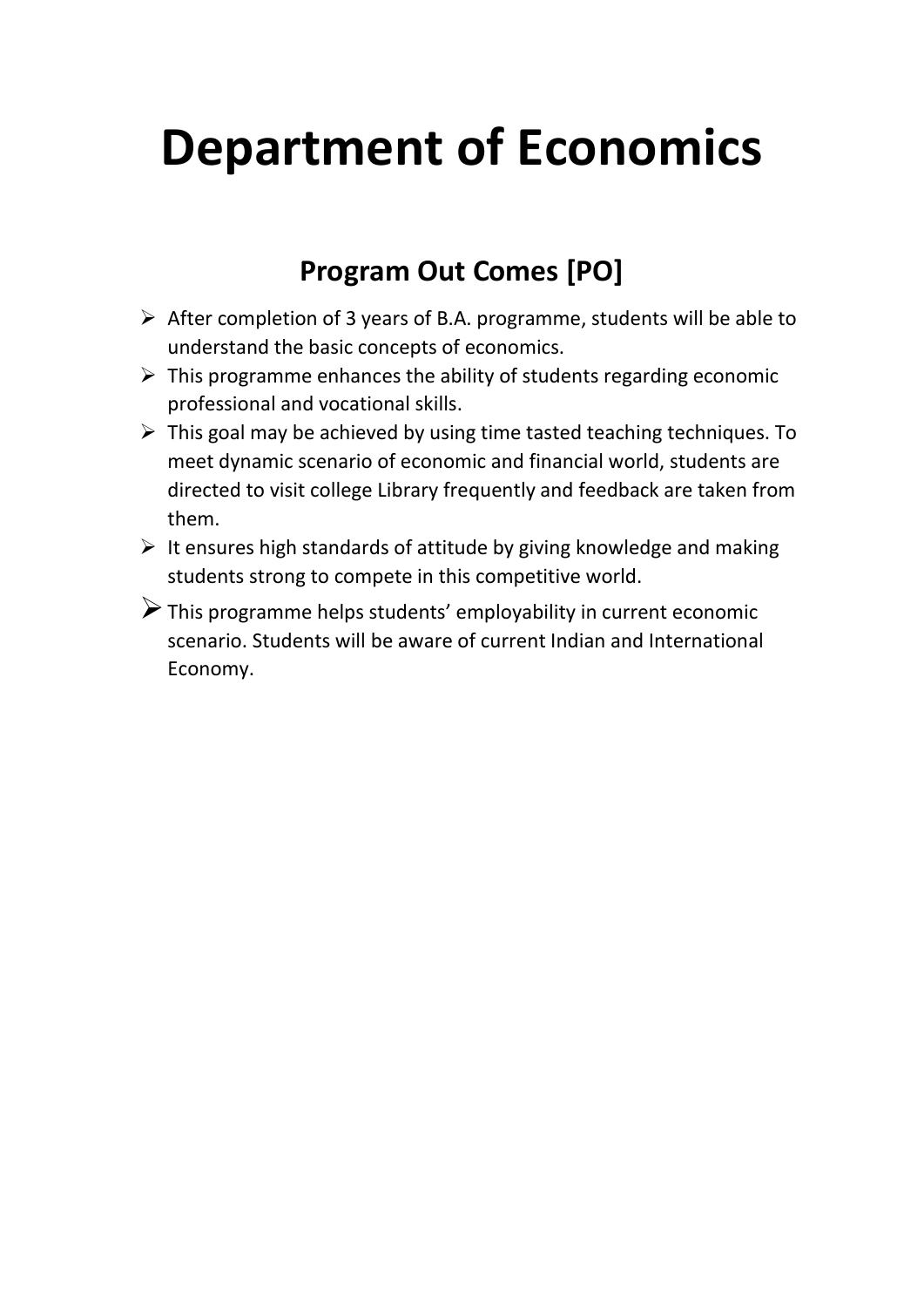## **Program Specific Outcomes [PSO]**

- ➢ After Successful completion of the programme the students will be able to take decision in Economic area.
- ➢ Students can easily understand the roll of RBI and Finance Department of India. They can understand the financial decision taken by any financial agency.
- ➢ Students will get graduation degree in B.A. with Economics.

| <b>Course</b> | <b>Title</b>                            | <b>Outcomes</b>                                                                                                                                                                                                                                                                                                                                                                                                                                                                     |
|---------------|-----------------------------------------|-------------------------------------------------------------------------------------------------------------------------------------------------------------------------------------------------------------------------------------------------------------------------------------------------------------------------------------------------------------------------------------------------------------------------------------------------------------------------------------|
| 101 (CC/EC)   | Elementary<br>Economics-01              | The outcome of this paper<br>is to introduce the basic<br>concepts of economics to<br>the students so as to make<br>them able for further<br>learning in economics.<br>The students acquire<br>knowledge about demand<br>and supply, utility analysis<br>and elasticity of demand.<br>Students will be able to<br>explain and calculate price<br>elasticity of demand.<br>They also get knowledge<br>about market and<br>importance of market to<br>determine demand and<br>supply. |
| 102 (CC/EC)   | <b>Problems of Indian</b><br>Economy-01 | The main outcome of this<br>paper is that it introduces<br>basic understanding and<br>make them familiar with<br>various problems and<br>issues faced by Indian<br>Economy.<br>Students can be aware of<br>problems of Population<br>and various other issues<br>related to it.<br>This paper develops basic<br>understanding related to                                                                                                                                            |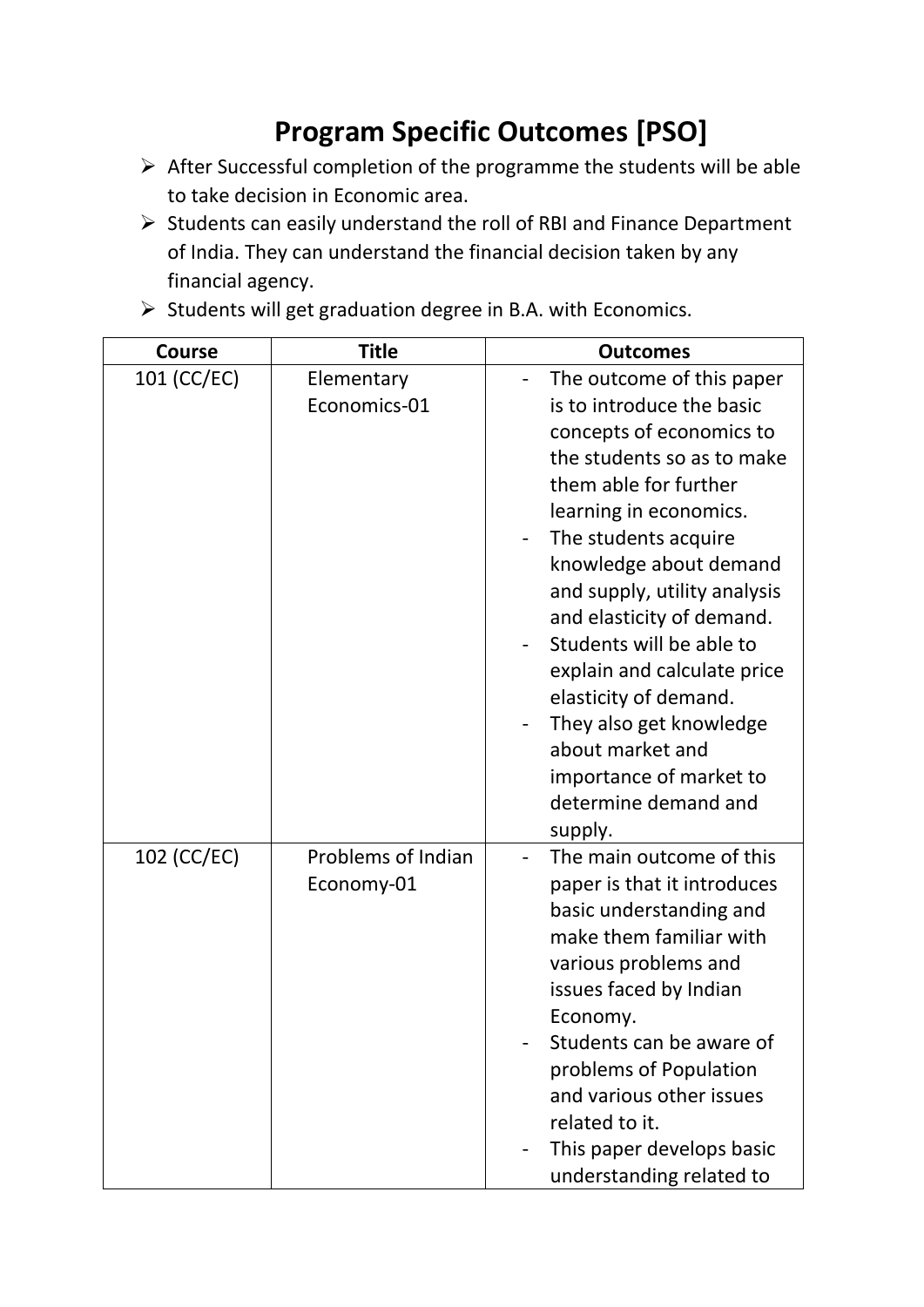|             |                                  | the contribution, growth<br>and importance of<br>Agricultural Sector of India.<br>Students also get<br>knowledge about the Land<br>distribution, Land reforms<br>and Agricultural Marketing<br>in India.                                                                 |
|-------------|----------------------------------|--------------------------------------------------------------------------------------------------------------------------------------------------------------------------------------------------------------------------------------------------------------------------|
| 111 (CC/EC) | Elementary<br>Economics-02       | With the help of this<br>subject, students gain<br>knowledge about the<br>concept of Monetary<br>structure and Banking<br>Structure of an Indian<br>Economy.<br>Students get information<br>related to federal finance<br>and concept of National<br>income.             |
| 112 (CC/EC) | Problems of Indian<br>Economy-02 | This paper introduces the<br>students with basic<br>understanding of<br>Industrialization.<br>Students gain knowledge<br>about agricultural<br>development of India.<br>It makes aware the<br>students about the<br>problems of<br>unemployment and<br>Poverty of India. |
| 201 (CC/EC) | Principles of<br>Economics-01    | It provides knowledge<br>about Indifference curve<br>and Budget line.<br>Students get knowledge<br>about types of elasticity of<br>demand.<br>It clarifies the concept of<br>Production function.                                                                        |
| 202 (CC/EC) | Managerial                       | It makes students familiar                                                                                                                                                                                                                                               |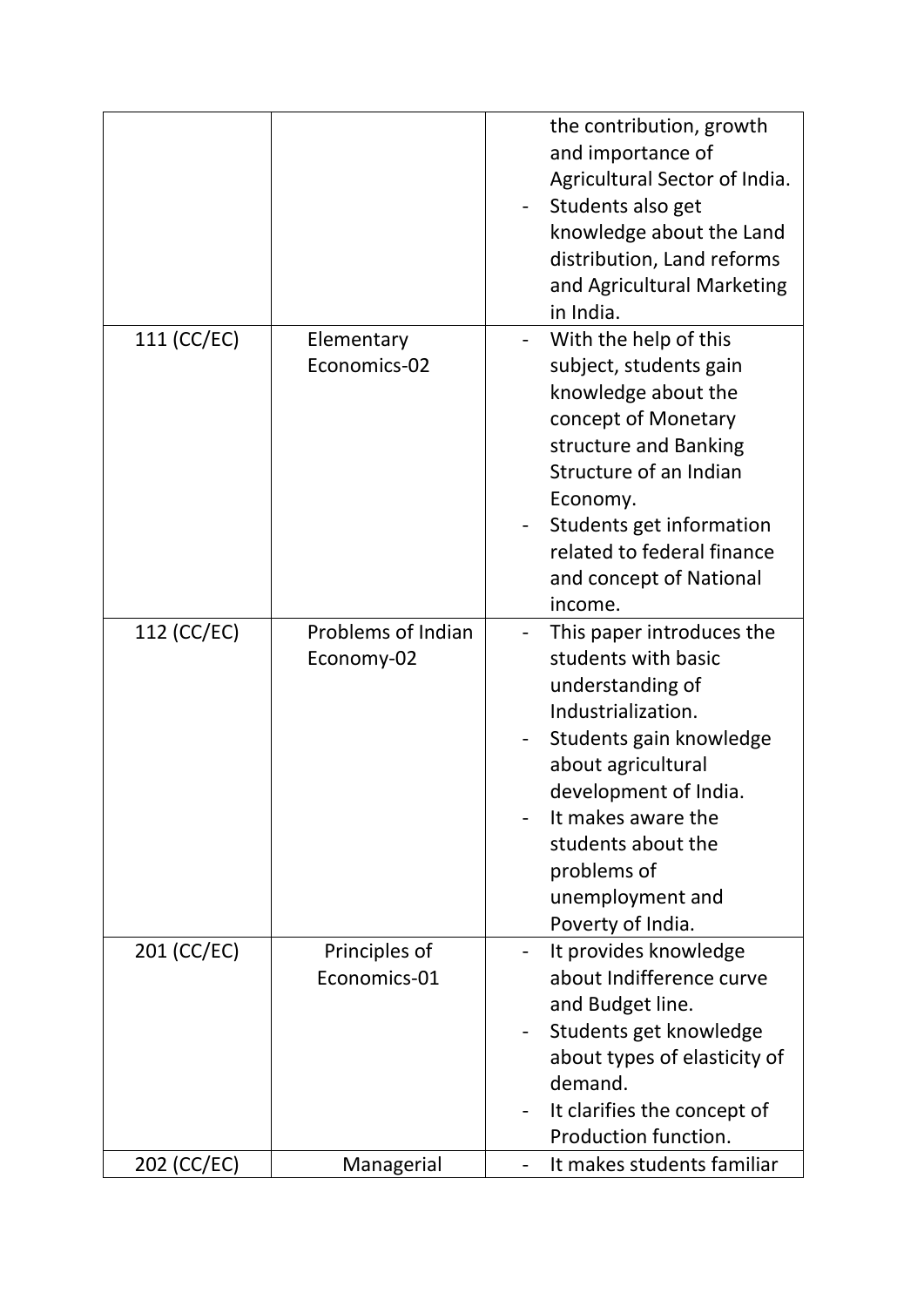|             | Economics-01                                               | with Managerial Economy,<br>Decision making process,<br>Law of opportunity cost &<br>Marginal Cost.<br>Students get knowledge<br>about demand Analysis,<br>Demand estimation &<br>Demand forecasting.                                                                                                                   |
|-------------|------------------------------------------------------------|-------------------------------------------------------------------------------------------------------------------------------------------------------------------------------------------------------------------------------------------------------------------------------------------------------------------------|
| 203 (CC)    | Economic<br>Development &<br><b>Economic System-</b><br>01 | With the help of this<br>subject, students gain<br>knowledge about the<br>process of economic<br>development and<br>economic growth with the<br>help of various<br>developmental strategies<br>and theories.<br>The students can acquire<br>information of HDI, HPI,<br>HRD, HPI etc.                                   |
| 211 (CC/EC) | Principles of<br>Economics-02                              | The students can be able to<br>demonstrate knowledge<br>about revenue and cost as<br>well as inter relationship<br>between various types of<br>revenues and costs.<br>Students gain knowledge of<br>market equilibrium,<br>Marginal productivity<br>theory of distribution and<br>Ricardian & Modern theory<br>of rent. |
| 212 (CC/EC) | International<br>Monetary<br>Institutions -01              | The students get<br>information of Foreign Aid<br>and its importance in the<br>development of the<br>country.<br>The students get<br>knowledge about various<br>International institutions                                                                                                                              |